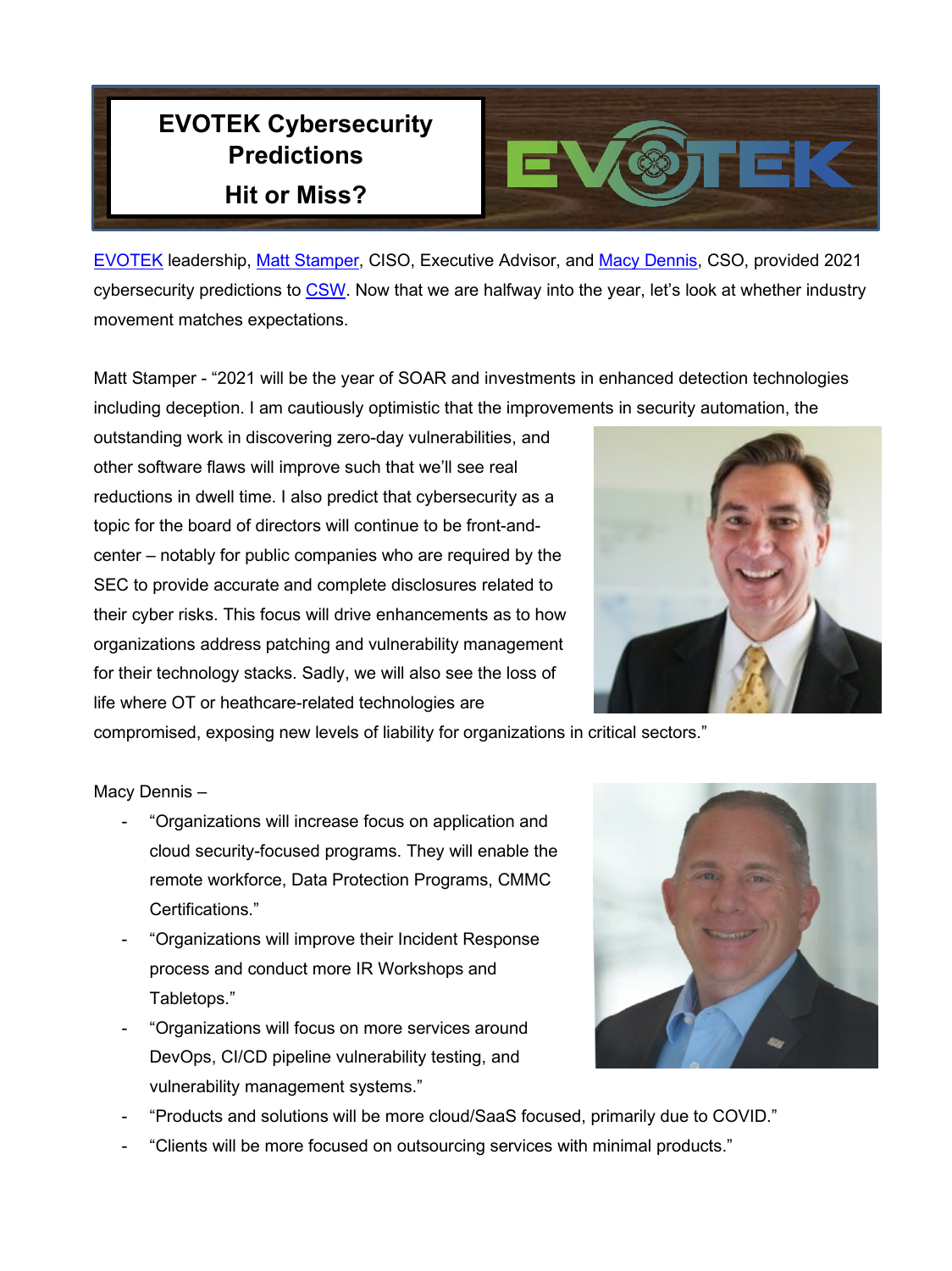- "2021 will see many moving more systems to the cloud and SaaS solutions.
- "Organizations need to assess themselves with a risk-based focus this will include building out a risk register and performing more threat modelling exercises to identify the organization's overall true risk posture."
- There is not going to be much change in 2021 with the WFH aspect. People feel safe sitting at home. But they are more likely to be a bigger target and easier to access. Those companies that didn't plan to secure their workforce at home better will need to and, if not, will find themselves in a bad spot.
- "I predict the ransomware attacks to climb as the nation-states are using it to fund their operations. And because of this, the security budgets will increase.
- "2021 will also see Organizations focus more on a Zero Trust model."